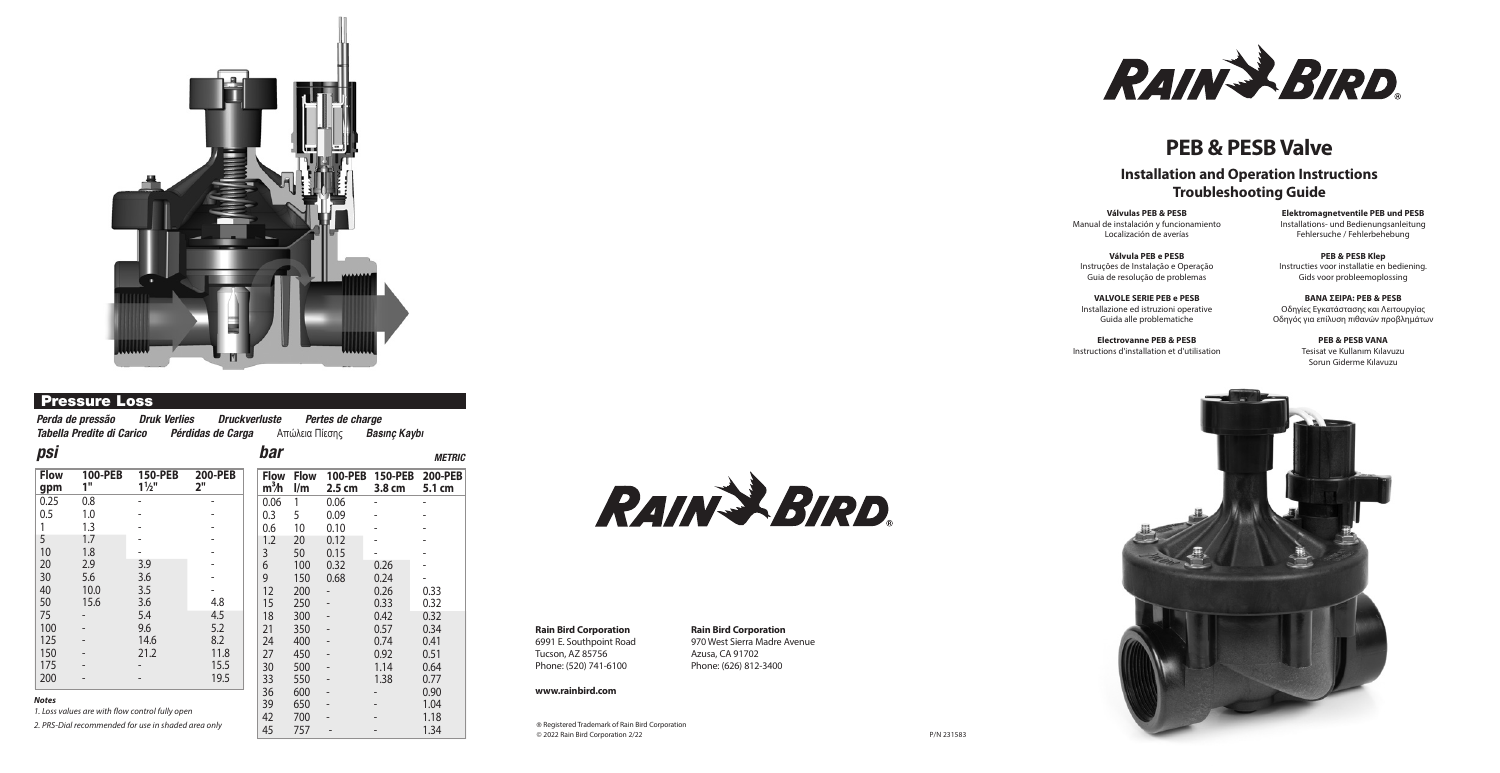## Installation & Operation *Refer to F1.*

- 1. Flush main line thoroughly before installing valves.
- 2. Install valve onto main line. Ensure inlet side  $\bullet$ is connected to main line and outlet side **+** is connected to lateral line. Note arrow on valve indicating direction of water flow. solenoid  $\bigodot$  should be on the downstream side of the valve.
- 3. Use two wraps "Teflon Tape" along the full length of the inlet and outlet pipe threads. Do not use pipe thread or pipe dope com pound. Thread inlet pipe and fitting into the inlet port of the valve and hand tighten. Thread outlet pipe and fitting into the outlet port of the valve and hand tighten. Do not exceed two turns beyond hand tight.
- 4. Connect one solenoid wire  $\bullet$  to the controller common wire and the other to the controller power wire. Use only watertight wire connec tors.
- 5. After installing valves, slowly open water supply at point of connection. Valves may discharge water momentarily, then shut off.
- 6. To activate the valve using the internal manual bleed feature, turn the solenoid handle  $\boldsymbol{\Theta}$ counter clockwise  $\frac{1}{4}$  to  $\frac{3}{4}$  turn or until you hear water flowing through the valve. To close

### valve, turn the solenoid handle clockwise  $\mathcal V$ 4 to  $3/4$  turn and wait a moment for the valve to close. Only hand tighten the solenoid to close the valve.

- 7. To activate the valve using the **external** manual bleed feature, turn the bleed screw  $\bigodot$  on the top of the valve counter clockwise. Water will leak externally into the valve box to relieve bon net pressure and open the valve. Turning the bleed screw clockwise will seal the o-ring and the valve will shut off momentarily.
- 8. For automatic valve operation, turn on the con troller that has been wired to the valve accord ing to the controller operating instructions, as controllers operate differently.
- 9. Use the flow control handle  $\bigoplus$  to adjust the amount of water flowing through the valve. Counter clockwise turns increase flow; clock wise turns decrease flow. Close the valve before making large flow adjustments, then acti vate the valve to fine tune flow adjustments. Good adjustment practice, when not intentional ly trying to limit the flow, is to turn the flow con trol stem (from the full up position) clockwise until resistance is felt on the flow control stem handle.
- 10. If necessary, install Rain Bird's pressure regulat ing module PRS-D according to the installation manual.

Adjust flow control stem by turning counterclockwise in order to allow the diaphragm to open further.



# *English* PEB & PESB Valve

# F1

#### Sprinkler heads emit water when valve is turned off.

#### *Dirt or debris is lodged on the diaphragm seat.*

Remove bonnet and diaphragm to dislodge debris.

### *Solenoid is not fully closed after manual operation.*

Turn solenoid handle clockwise to fully seated position.

## *Solenoid o-ring is damaged or twisted.*

Turn off the water supply and turn the solenoid counter-clockwise to remove and inspect the o-ring. Remove any debris, then reset or replace the o-ring as necessary.

#### *Diaphragm is damaged or not properly aligned.*

Turn off the water supply and remove the bon net. Check alignment of the diaphragm with the valve body and positioning tabs. Inspect the diaphragm for nicks or damage, then realign or replace diaphragm as necessary.

#### *Dirt is interfering with proper solenoid operation.*

Turn off the water supply and turn the solenoid counter-clockwise to remove and flush solenoid seating bowl in bonnet with clean water. Rinse solenoid bottom in clean water. For internal cleaning, remove the brown retainer using a small flat screwdriver. Remove the plunger and spring and rinse with clean water. Return plung er, spring and retainer to solenoid. Return sole noid to bonnet by turning the solenoid clockwise.

#### *Solenoid is shorted or damaged.*

Turn off water supply and turn the solenoid counter-clockwise to remove. Replace with new solenoid by turning clockwise.

## Water will not shut off.

#### *Controller may be operating the valve auto matically.*

Check controller to confirm it is turned off.

#### *Valve is set in the manual "ON" position.*

Use finger-tight pressure to turn the solenoid clockwise to the "OFF" position. CAUTION: Over-tightening risks the possibility of damaging the solenoid seat. Re-tighten bleed screw on top of valve if leakage is observed. Verify that the o-ring is not damaged.

#### *Diaphragm filter screen is blocked.*

Turn off the water supply and remove the bon net. Inspect the diaphragm filter screen located on the bottom of the diaphragm. Remove debris, rinse screen in clean water and return diaphragm and bonnet to valve body.

#### *Solenoid is shorted or damaged.*

Turn off water supply and turn the solenoid counter-clockwise to remove. Replace with new solenoid by turning clockwise.

#### Low or inadequate flow condition.

#### *Flow control stem is turned down.*

#### *Water pressure is being used elsewhere on the site.*

Check the water requirements of all areas using the same water supply.

### *Too many sprinklers are operating at one time.*

Check to see that the controller is only running one valve at one time. The system hydraulics may only be capable of single valve operation. If you find that all the sprinklers are located on one circuit, an additional valve may be required to better meet maximum hydraulic flow rates.

#### *System gate or master valve is not fully open.*

Locate the gate or master valve and open.

## *Obstruction in the mainline pipe.*

Isolate obstruction and remove.

### Valve will not turn on electrically.

#### *Controller not supplying power to valve.*

Check the controller for output power to the valve. If no power is detected at controller, then service controller. Check power input at the solenoid of the valve. If output is detected at the controller, but no input is detected at the sole noid, then a power wire is broken or damaged. Isolate and repair.

#### *Main water supply is turned off.*

Locate main gate or master valve and open.

#### *Solenoid problem.*

If power input is detected at solenoid, but valve still is not operating, then turn off the water sup ply. Without cutting wires, swap solenoids with the next valve (if present). If other solenoid oper ates valve, replace solenoid. If other solenoid does not operate valve, continue troubleshoot ing.

#### *Flow control stem is turned all the way down.*

Adjust the flow control stem by turning it coun ter-clockwise until water flows through the valve, but do not leave the stem in a full up position. While water is flowing through the valve, turn the flow control stem (from the full up position) clockwise until resistance is felt on the flow con trol stem handle. Then turn the flow control stem handle counter-clockwise one turn, as the valve will operate more effectively with the flow control stem handle in this position.

#### Valve with PRS-D Pressure Regulating Module.

Consult the PRS-D instruction manual for additional troubleshooting information.

#### Technical Questions:

• Visit www.rainbird.com

# Troubleshooting (cont.)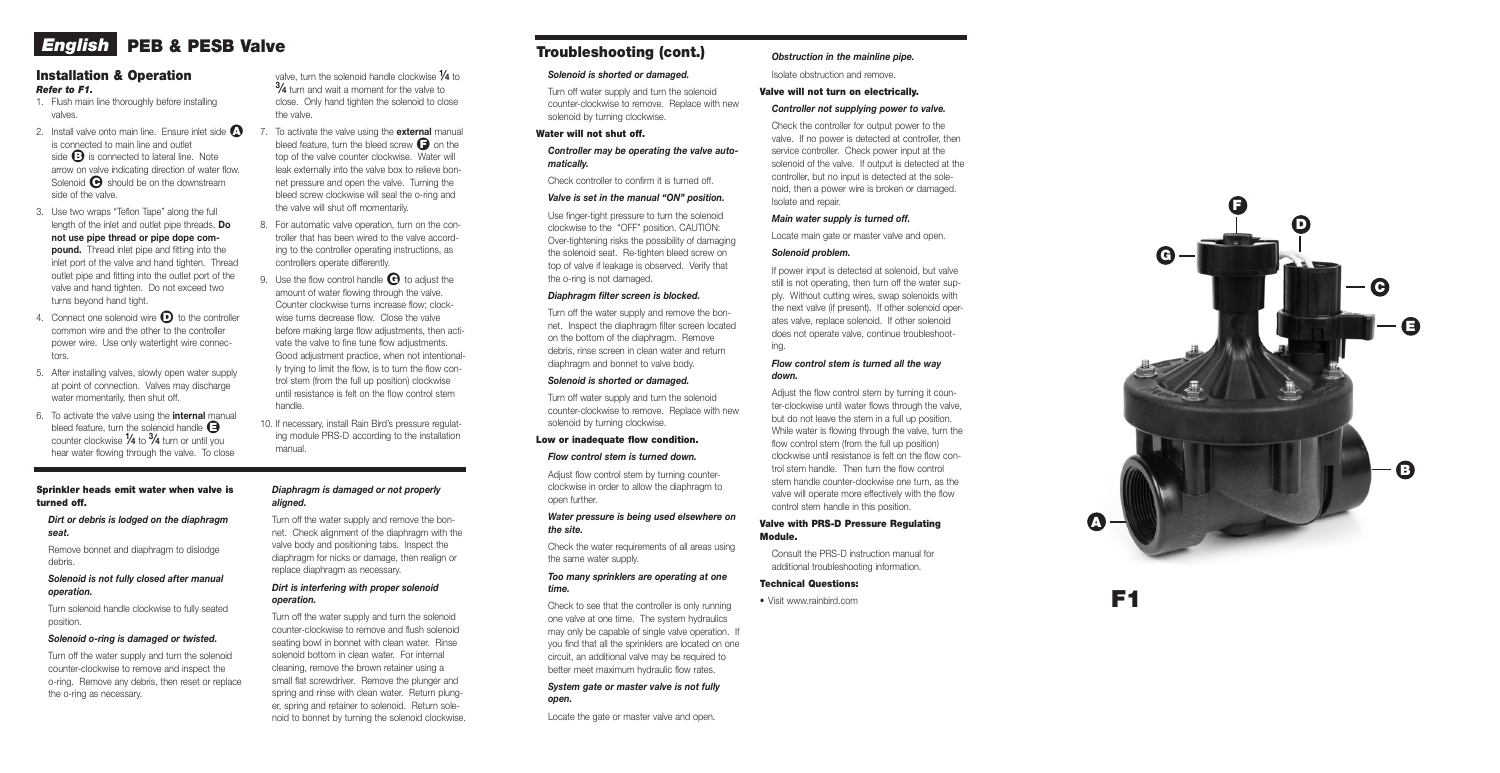# *Español* Válvulas PEB & PESB

## Manual de instalación y funcionamiento *según F1*

- 1. Elimine la suciedad de la tubería principal antes de instalar las válvulas.
- 2. Instale las válvulas en la línea principal. Asegúrese de que la salida principal  $\Omega$  está conectada a la tubería principal y la salida  $\bigodot$  a la tubería lateral. La dirección del agua en la válvula está indicada por unas flechas. El solenoide  $\Theta$  debe estar colocado en el lado de la toma de salida de la válvula.
- 3. Aplique dos bandas de teflón como lubricante. No instalar nunca con estopa. Conecte el accesorio de la tubería a la entrada de la válvula y apriete fuertemente. Conecte el accesorio de la tubería a la salida de la válvula y apriete fuertemente. No apriete demasiado los accesorios.
- 4. Conecte un cable del solenoide  $\bigcirc$  al cable común del programador y el otro al cable de alimentación. Utilice únicamente conectores estancos.
- 5. Después de instalar las válvulas, abra lentamente la fuente de alimentación en el punto de conexión. Las válvulas pueden descargar agua momentáneamente, entonces apague la fuente de alimentación.
- 6. Para activar la válvula utilizando el purgador interno del solenoide, gire el solenoide  $\bigoplus$  en el

sentido contrario de las agujas del reloj  $\%$  o  $\%$ de vuelta o hasta que escuche el agua correr. Para cerrar la válvula, gire el solenoide en el sentido de las agujas del reloj  $\frac{1}{4}$  o  $\frac{3}{4}$  de vuelta y espere un momento a que se cierre la válvula. Únicamente apriete fuertemente el solenoide para cerrar la válvula.

- 7. Para activar la válvula utilizando el purgador externo del solenoide, gire el tornillo de purgado **□** de la parte superior de la válvula en el sentido de las agujas del reloj. El agua saldrá externamente de la válvula, a la arqueta aliviando la presión y abrirá la válvula. Girando el tornillo de drenaje en el sentido de las agujas del reloj la válvula se cerrará momentáneamente.
- 8. Para riego automático, programe el programador conectado a la electroválvula.
- 9. Utilice el tornillo de regulación de caudal  $\bigoplus$  para ajustar la cantidad de agua que fluirá por la válvula. Girando en el sentido contrario a las agujas del reloj aumentaremos el caudal, girando en el sentido de las agujas del reloj disminuiremos el caudal. Cierre la válvula antes de realizar los ajustes, entonces realice un ajuste del caudal fino.
- 10. Si fuera necesario, utilice el dispositivo regulador de presión PRS-Dial según el manual de instrucciones.

## Localización de Averías

#### Los aspersores emiten agua cuando la válvula está cerrada.

*El asiento del diafragma está sucio o existen residuos atascados.*

Desmontar la tapa y el diafragma y limpiarlos.

#### *El solenoide no cierra totalmente después de un funcionamiento manual.*

Girar el solenoide manualmente en el sentido de las agujas del reloj hasta el tope, para que asiente totalmente.

#### *Junta de goma del solenoide dañada o retorcida.*

Cortar el suministro de agua, desenroscar el solenoide (girar en contra del sentido de las agujas del reloj), inspeccionar la junta de goma y sustituirla si fuera necesario.

#### *El diafragma está dañado o desalineado.*

Cortar el suministro de agua y desmontar la tapa. Comprobar el alineamiento del diafragma con el cuerpo de la válvula, e inspeccionar el diafragma por si tuviera alguna muesca o estuviera dañado.

#### *Suciedad interfiriendo en el funcionamiento del solenoide.*

Cortar el suministro de agua, desenroscar el solenoide. Limpiar con agua limpia la cavidad de la tapa donde se asienta el solenoide, y la parte inferior de este. Para limpiar el interior del solenoide, quitar el retén marrón con un pequeño destornillador plano. Sacar el núcleo y el muelle y enjuagarlos. Colocar el núcleo, el muelle y el retén en el solenoide y este de nuevo en su sitio.

#### *Solenoide dañado*

Cortar el suministro de agua, desenroscar el solenoide ( girar en contra del sentido de las agujas del reloj). Sustituir el solenoide.

# Localización de Averías (cont.)

#### La válvula no corta el caudal de agua

## *El programador puede estar activando la válvula automáticamente.*

Comprobar el programador para confirmar que está desactivado.

#### *La válvula está activada manualmente.*

Girar el solenoide en el sentido de las agujas del reloj para cortar la válvula. Solo es necesario apretar con la mano para cerrar el solenoide. Si se aprieta demasiado se corre el riesgo de dañar el asiento del solenoide.

#### *El orificio de entrada del solenoide está bloqueado.*

Cortar el suministro de agua, quitar la tapa, inspeccionar el orificio de entrada del solenoide situado en la parte inferior del diafragma. Eliminar la suciedad, enjuagar con agua limpia, y volver a montar el diafragma y la tapa en el cuerpo de la válvula.

#### *Solenoide dañado.*

Cortar el suministro de agua, desenroscar el solenoide ( girar en contra del sentido de las agujas del reloj). Sustituir el solenoide.

#### Caudal de agua bajo o insuficiente

#### *El mando de control de caudal está totalmente girado hacia abajo.*

Ajustar el mando de control de caudal girándolo en contra del sentido de las agujas del reloj.

#### *La presión de agua se está utilizando en otro sitio.*

Comprobar si el agua se está utilizando para otras aplicaciones.

#### *Demasiados aspersores funcionando simultáneamente.*

Comprobar que el programador solo activa una válvula simultáneamente. El sistema deberá ser capaz, hidráulicamente, de hacer funcionar una válvula. Si todos los aspersores están en una sola estación, podría ser necesaria una válvula adicional para no sobrepasar el máximo caudal que puede suministrar el sistema.

#### *La válvula maestra no está totalmente abierta.*

Buscar la válvula maestra y abrirla totalmente.

#### *Obstrucción en la tubería principal.*

Aislar el tramo obstruido y sustituirlo.

#### La válvula no se activa eléctricamente.

#### *El programador no está enviando corriente eléctrica.*

Comprobar la corriente de salida del programador hacia la válvula. Si no se detecta corriente de salida del programador, reparar el programador.

#### *El programador no está enviando corriente eléctricamente.*

Comprobar la corriente de entrada al solenoide de la válvula. Si se comprueba que la corriente a la salida del programador es correcta, pero no se detecta corriente en el solenoide de la válvula, los cables eléctricos están cortados o dañados. Aislar el cable con el problema y repararlo.

#### *El suministro principal de agua está cortado.*

Buscar la válvula maestra o principal y abrirla.

#### *Problemas con el solenoide.*

Si se detecta corriente en el solenoide, pero la válvula sigue sin abrir, cortar el suministro de agua. Sin cortar los cables eléctricos, cambiar los solenoides con la válvula más próxima (si es que existe). Si el otro solenoide activa la válvula, sustituir el solenoide. Si el otro solenoide tampoco activa la válvula continuar con la localización de la avería.

#### *El mando de control de caudal está girado totalmente hacia abajo.*

Ajustar el mando girándolo en contra del sentido de las agujas del reloj hasta que el agua circule por la válvulas. No dejar el mando en la posición superior más extrema.

#### Instalación de la válvula con regulador de presión PRS-Dial

Consulte el manual de instrucciones del PRS-Dial para más información.

#### Cuestiones técnicas

• Visite www.rainbird.com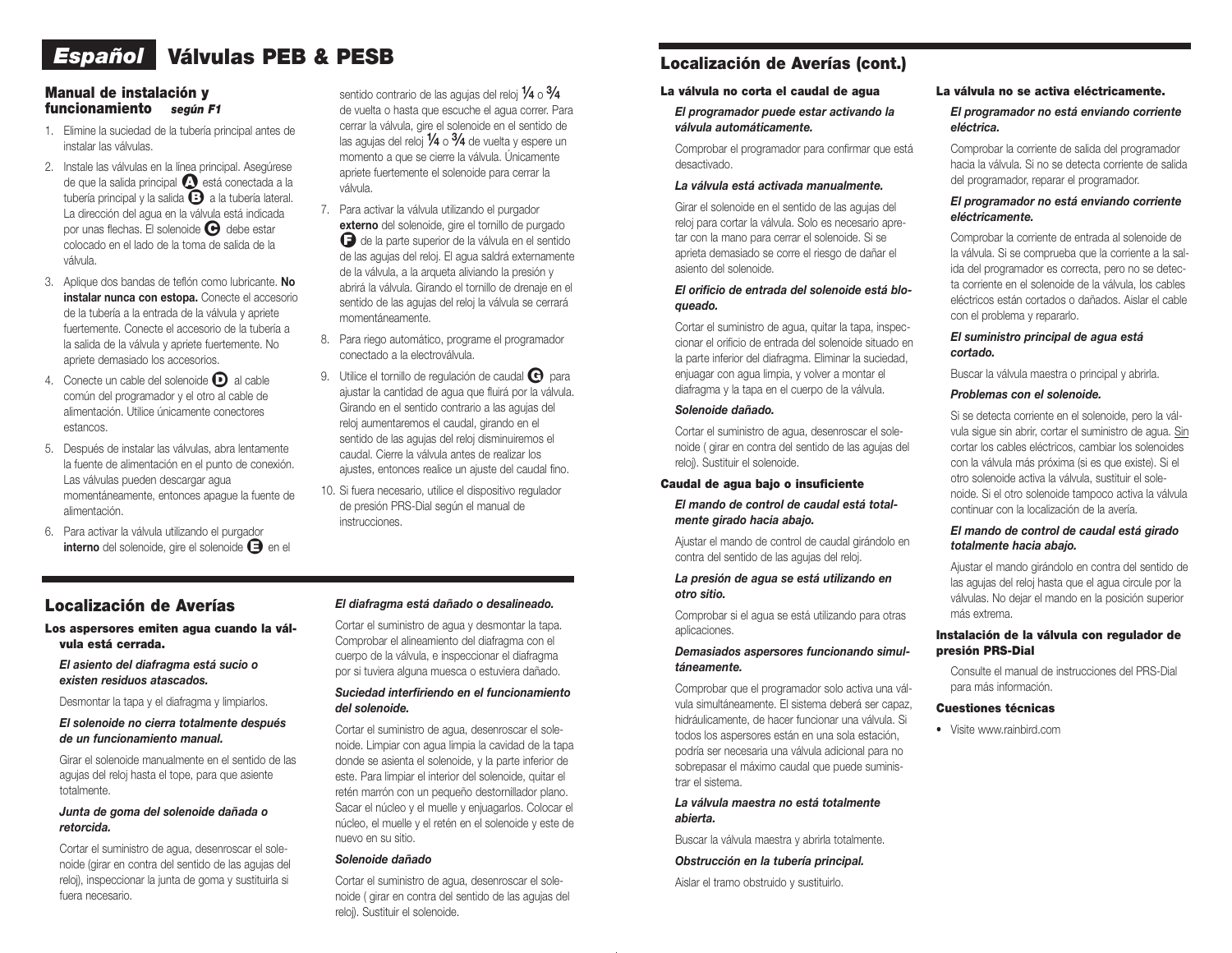# *Português* Válvula PEB e PESB

# Instalação e Operação

*Consulte a F1.*

- 1. Limpe a linha principal cuidadosamente antes de instalar as válvulas.
- 2. Instale a válvula na linha principal. Certifique-se de que o lado da entrada  $\Omega$  esteja conectado à linha principal e de que o lado da saída **B**esteja conectado à linha lateral. Observe a seta na válvula, a qual indica a direção do fluxo da água. O solenóide <sup>o</sup> deve ficar no lado à jusante da válvula.
- 3. Cubra toda a extensão das roscas do tubo de saída e entrada, revestindo com uma camada dupla de fita Teflon. Não use compostos lubrificantes para tubos ou roscas de tubo. Rosqueie a conexão e tubo de entrada no orifício de entrada da válvula e aperte com a mão. Rosqueie a conexão e tubo de saída no orifício de saída da válvula e aperte com a mão. Não rosqueie mais de duas voltas com a mão.
- 4. Conecte um fio do solenóide  $\Box$  ao fio comum do controlador e o outro ao fio de força do controlador. Use somente conectores de fio à prova d'água.
- 5. Após instalar as válvulas, abra lentamente o abastecimento de água no ponto de conexão. As válvuas poderão escoar a água por alguns momentos, fechando em seguida.
- 6. Para ativar a válvula utilizando o recurso de purga  $interno$  manual, gire o cabo do solenóide  $\Box$  no sentido horário  $\frac{1}{4}$  a  $\frac{3}{4}$  de volta ou até você escutar a água fluindo pela válvula. Para fechar a

válvula, gire o cabo do solenóide  $\frac{1}{4}$  a  $\frac{3}{4}$  de volta e aguarde alguns momentos até que a válvula feche. Sempre use a mão para apertar o solenóide e fechar a válvula.

- 7. Para ativar a válvula utilizando o recurso de purga externo manual, tire o parafuso de purga  $\bigcap$  na parte superior da válvula no sentido horário. A ávua vazará externamente para a caixa da válvula para aliviar a pressão da tampa e abrir a válvula. Girar o parafuso de purga no sentido horário vedará o anel-O e a válvula fechará momentariamente.
- 8. Para uma operação automática da válvula, ligue o controlador que foi conectado a ela de acordo com as instruções de operação do controlador, uma vez que controladores operam de diferentes maneiras.
- 9. Use o cabo de controle de fluxo  $\Theta$  para a justar o volume de água que flui pela válvula. Voltas no sentido horário aumentam o fluxo, que é reduzido no sentido anti-horário . Feche a válvula antes de fazer grandes ajustes de fluxo e após acione a válvula para fazer ajustes mais precisods. Uma boa prática de ajuste, quando não há intençào de limitar o fluxo, é girar a haste do controle de fluxo (a partir da posição totalmente elevada) no sentido horário até sentir uma certa resistência no cabo da haste de controle de fluxo.
- 10. Se necessário, instale o módulo PRS-D de regulagem de pressão da Rain Bird de acordo com o manual de instalação.

#### Guia de Resolução de Problemas

#### Os aspersores emitem água quando a válvula está fechada.

#### *Sujeira ou detritos ficam alojados na base do diafragma.*

Remova a tampa e diafragma para deslocar os detritos.

#### *O solenóide não está totalmente fechado após a operação manual.*

Gire o cabo do solenóide no sentido horário até ficar totalmente assentado.

#### *O anel-O do solenóide está danificado ou torcido.*

Feche o abastecimento de água e gire o solenóide no sentido anti-horário para retirar e inspecionar o anel-O. Remova os detritos, se houver, e após reajuste ou substitua o anel-O conforme necessário.

#### *O diafragma está danificado ou não está corretamente alinhado.*

Feche o abastecimento de água e remova a tampa. Verifique o alinhamento do diafragma com o corpo da válvula e lingüetas de posicionamento. Inspecione o diafragma quanto a cortes ou danos e em seguida realinhe ou troque conforme necessário.

#### *A sujeira está interferindo com a operação correta do solenóide.*

Feche o abastecimento de água e gire o solenóide no sentido anti-horário para remover e limpara a caixa de assentamento do solenóide na tampa com água limpa. Enxágüe a parte inferior do solenóide com água limpa. Para limpar internamente, remova o retentor marrom usando uma pequena chave de fenda com ponta chata. Retire o pistão e a mola e enxágüe com água limpa. Recoloque o pistão, retentor e mola no solenóide. Recoloque o solenóide na tampa girando-o no sentido horário.

## Guia de Resolução de Problemas (cont.)

#### *O solenóide está em curto ou danificado.*

Feche o abastecimento de água e gire o solenóide no sentido horário para removê-lo. Troque-o por um novo solenóide girando no sentido horário.

#### A água não fecha.

#### *O controlador pode estar operando a válvula automaticamente.*

Verifique o controlador para confirmar que está desligado.

#### *A válvula está ajustada na posição manual "ON" (ligada).*

Use a pressão da mão para girar o solenóide no sentido horário até a posição "OFF" (desligada). ATENÇÃO: Apertar demasiadamente poderá danificar a base do solenóide. Reaperte o parafuso de purga na parte superior da válvula se houver vazamento. Verifique se o anel-O está danificado.

#### *Tela do filtro do diafragma bloqueada.*

Feche o abastecimento de água para remover a tampa. Inspecione a tela do fitro do diafragma no fundo deste. Remova os detritos, enxágüe a tela com água limpa e recoloque o diafragma e tampa no corpo da válvula.

#### *O solenóide está em curto ou danificado.*

Feche o abastecimento de água e gire o solenóide no sentido horário para removê-lo. Substitua com um novo solenóide girando no sentido horário.

#### Condição de fluxo baixo ou inadequado.

*A haste de controle de fluxo está voltada para baixo.*

Ajuste a haste de controle de fluxo girando-a no sentido anti-horário para permitir que o diafragma abra mais.

#### *A pressão da água está sendo utilizada em algum outro local no campo.*

Verifique as necessidades da água em todas as áreas utilizando o mesmo abastecimento de água.

#### *Um número excessivo de aspersores operando ao mesmo tempo.*

Verifique se o controlador está operando apenas uma válvula de cada vez. A hidráulica do sistema talvez seja apenas capaz de operar uma única válvula. Se você determinar que todos os aspersores estão no mesmo circuito, poderá ser necessário adicionar mais uma válvula para melhor atender as taxas máximas de fluxo de vazões hidráulicas.

#### *A válvula mestra ou de comporta do sistema não está totalmente aberta.*

Localize a válvula mestra ou de comporta e abra a mesma.

#### *Obstrução no tubo da linha principal*

Isole e remova a obstrução.

#### A válvula não liga eletricamente.

#### *O controlador não está suprindo energia para a válvula.*

Verifique o controlador quanto à energia de saída para a válvula. Se não for detectada a energia no controlador, faça os serviços de manutenção. Verifique a entrada de energia no solenóide da válvula. Se a saída for detectada no controlador, porém nenhuma entrada for detectada no solenóide, então existe um fio de energia partido ou danificado. Isole e repare.

#### *O abastecimento principal de água está fechado.*

Localize a válvula mestra ou de comporta e abra a mesma.

#### *Problema no solenóide.*

Se for detectada a entrada de energia no solenóide mas a válvula continuar inoperante, feche o suprimento de água. Sem cortar fios, troque os solenóides com a próxima válvula (se houver). Se o outro solenóide fizer com que a válvula funcione, substitua o solenóide. Caso contrário, continue tentando identificar o problema.

#### *A haste de controle de fluxo está totalmente voltada para baixo.*

Ajuste a haste de controle de fluxo girando-a no sentido anti-horário até a água fluir pela válvula, porém não deixe a haste totalmente elevada. Enquanto a água estiver fluindo pela válvula, gire a haste de controle de fluxo (a partir da posição totalmente elevada) no sentido horário até sentir certa resistência em sue cabo. Em seguida, gire o cabo da haste de controle de fluxo uma volta no sentido anti-horário pois a válvura irá operar com maior eficiência com o cabo nesta posição.

#### Válvula com módulo de regulação de pressão PRS-D.

Consulte o manual de instruções do PRS-D para mais informações sobre resolução de problemas.

#### Dúvidas técnicas:

• Visite www.rainbird.com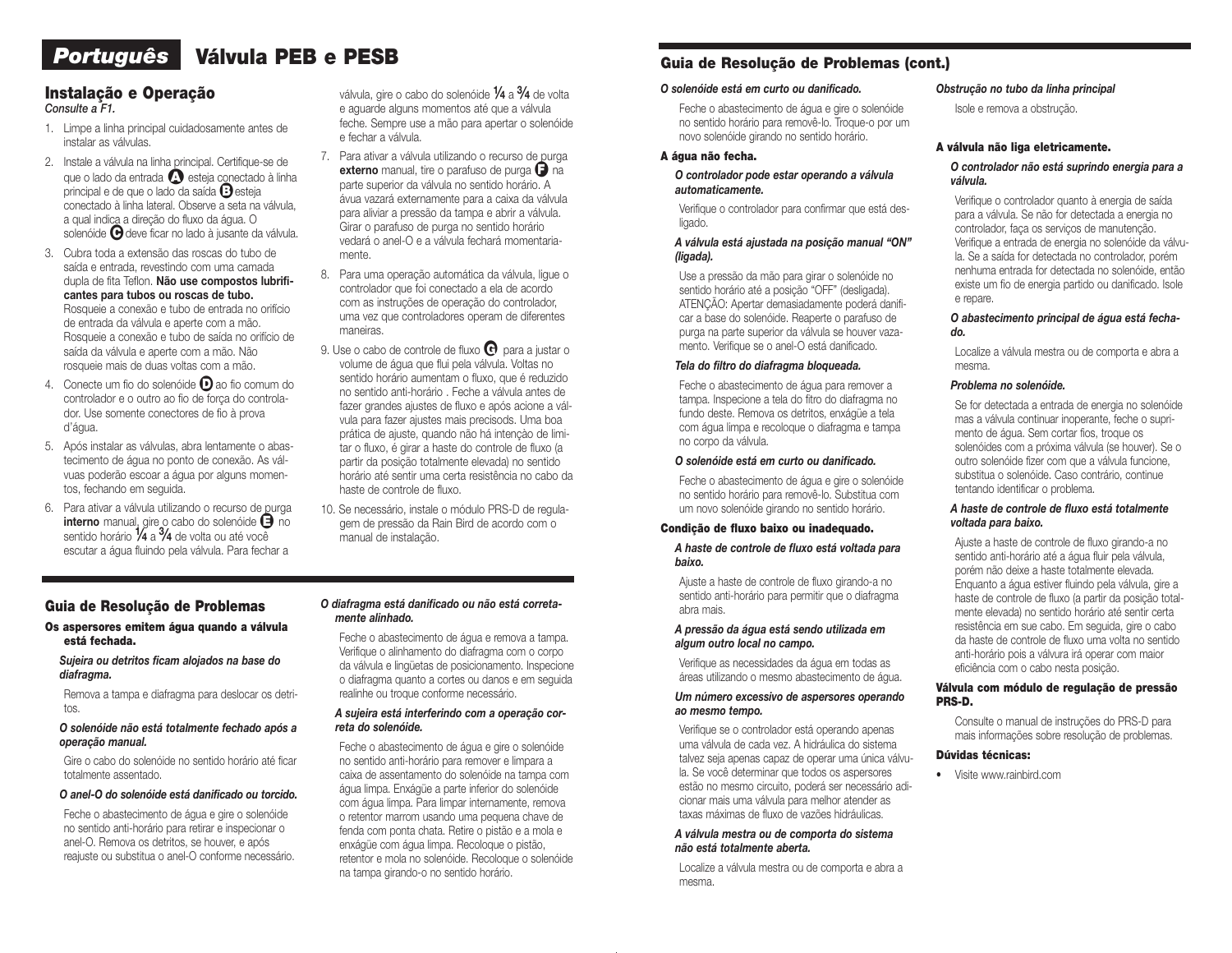# *Italiano* VALVOLE SERIE PEB e PESB

## Installazione e Istruzioni Operative *F1*

- 1. Prima di installare la valvola spurgare accuratamente la tubazione principale.
- 2. Installare la valvola sulla tubazione principale facendo attenzione alla freccia impressa sul corpo che deve seguire il senso del flusso idrico. Comunque per riferimento il solenoide  $\Theta$ è sopra l'uscita verso gli irrigatori.
- 3. Guarnire i raccordi per le tubazioni con nastro per giunzioni, avvitarli a mano e poi stringerli con attrezzo per non più di due giri. Non usare lubrificanti o tubi filettati.
- 4. Collegare uno dei due fili  $\mathbf D$  del solenoide al cavo "comune" in arrivo dalla centralina e l'altro al "pilota". Le connessioni devono essere fatte stagne con gli appositi connettori.
- 5. Dopo l'installazione della valvola aprire lentamente la saracinesca principale dell'impianto. La valvola potrà aprirsi per un attimo per poi chiudersi.
- 6. Per aprire manualmente la valvola SENZA FUORIUSCITA DI ACQUA, svitare il solenoide  $\bigoplus$  per  $\frac{1}{4}$  -  $\frac{3}{4}$  di giro o fino a che non si sente l'acqua passare. Per chiuderla riavvitare il solenoide a mano fino a

battuta. Non stringere eccessivamente né tantomeno usare attrezzi.

- 7. Per aprire manualmente la valvola CON FUORIUSCITA DI ACQUA svitare il volantino in alto ( sopra il regolatore di flusso). Acqua in pressione uscirà fuori consentendo l'apertura. Per chiuderla riavvitare il volantino a mano.
- 8. Per far operare la valvola in automatico avviare il programmatore seguendo le relative istruzioni di programmazione.
- 9. La regolazione del passaggio di flusso idrico all'interno della valvola si effettua con il volantino  $\Theta$  apposito. Svitandolo si aumenta il passaggio idrico, mentre avvitandolo si diminuisce fino a completa chiusura. Per grosse regolazioni è consigliabile fermare la valvola, poi per regolazioni " fini" farle durante il funzionamento. La regolazione normale si effettua durante il funzionamento, da completamente aperto avvitare il volantino fino a che non si incontra resistenza e gli irrigatori diminuiscono il funzionamento, riaprire di un giro.
- 10.Se necessario installare il regolatore di pressione PRS-D che uniformerà il funzionamento.

## Guida alla Risoluzione dei Problemi

#### Dagli irrigatori esce acqua quando la valvola è chiusa

*Sassi o sporco sono incastrati nella membrana*

Aprire il coperchio della valvola e la membrana, controllare e pulire.

#### *Il solenoide non è stato chiuso dopo apertura manuale*

Avvitare il solenoide a mano.

#### *L' O-ring del solenoide è danneggiato o fuori sede*

Chiudere la saracinesca principale dell'impianto, svitare completamente il solenoide, controllare che non ci sia sporco e le condizioni dell'o-ring. Eventualmente sostituirlo.

#### *La membrana è danneggiata o fuori sede.*

Chiudere la saracinesca principale dell'impianto, togliere il coperchio della valvola ed estrarre la membrana per controllarne l'integrità. Durante il montaggio verificare l'allineamento col corpo valvola.

#### *Il solenoide è ostacolato nel suo funzionamento da sporco.*

Chiudere l'ingresso principale dell'acqua, svitare completamente il solenoide dal corpo valvola e pulire la sede. Verificare la pulizia dei due fori di comunicazione interni con un filo di ferro. Con un piccolo cacciavite a taglio togliere il filtro bianco e il fermo-pistone nero. A questo punto il pistoncino esce dal solenoide. Sciacquare tutto in acqua pulita e rimontare operando al contrario.

# Guida ai Problemi (cont.)

### *Il solenoide è in corto o danneggiato.*

Chiudere l'ingresso principale dell'acqua e sostituire il solenoide con uno nuovo. Attenzione: i collegamenti stagni dei due cavi andranno rifatti nuovi. Non utilizzare i vecchi usati.

#### La valvola non chiude

#### *Il programmatore è attivo in automatico.*

Controllarlo e verificare che sia su "OFF".

#### *La valvola è aperta manualmente.*

Chiudere il solenoide avviotandolo a mano aiutandosi con l'apposito supporto. Attenzione: una forza elevata puo causare la rotura della sede di battuta con conseguente sostituzione del corpo valvola. Verificare l'integrità e posizione dell'o-ring.

#### *Il filtro sulla membrana è ostruito.*

Chiudere l'ingresso principale dell'acqua e smontare il coperchio valvola. Controllare il filtro sulla membrana che si trova nella parte bassa, rimuovere lo sporco e sciacquare in acqua pulita.

## Passaggio di acqua basso o inadeguato.

#### *Il volantino del controllo di flusso è avvitato*

Regolare bene il passaggio di acqua avvitando o svitando per consentire l'apertura corretta della membrana.

#### *Altre elettrovalvole sono aperte in contemporanea.*

Verificare nei cavi in uscita dal programmatore.

#### *Troppi irrigatori che lavorano insieme.*

Verificare che altre elettrovalvole non lavorino in contemporanea. Se gli irrigatori sono collegati ad una valvola sarà necessario sdoppiare il settore.

*La saracinesca principale o la master valve non sono aperti del tutto.*

Verificare

*Il tubo principale è ostruito.*

Verificare

#### La valvola non apre elettricamente

#### *La corrente non arriva dal programmatore*

Controllare sulla morsettiera del programmatore che ci sia corrente in uscita, se no ripararlo. Controllare poi la corrente sui cavi del solenoide, se dalla morsettiera del programmatore esce ma non arriva vuol dire che c'è una rottura su un cavo elettrico.

#### *La saracinesca principale dell'impianto è chiusa.*

Verificare

#### *Problemi ai solenoidi*

Se la corrente arriva al solenoide ma la valvola continua a non aprire chiudere l'ingresso principale dell'acqua e sostituire ( senza tagliare i fili) il solenoide con quello della valvola vicina, se esistente, e verificarne il funzionamento.

## *Il volantino del controllo di flusso è completamente avvitato.*

Durante il funzionamento della valvola regolare il controllo di flusso da completamente aperto avvitandolo fino a che non si sente resistenza, riaprirlo per un giro. Non lasciarlo completamente svitato, questo potrà causare problemi nella chiusura della valvola.

#### Elettrovalvola con regolatore di pressione PRS-D

Consultare le istruzioni di montaggio del regolatore di pressione PRS-D.

#### Accessori o problemi persistenti

• Visitateci sul nostro sito www.rainbird.com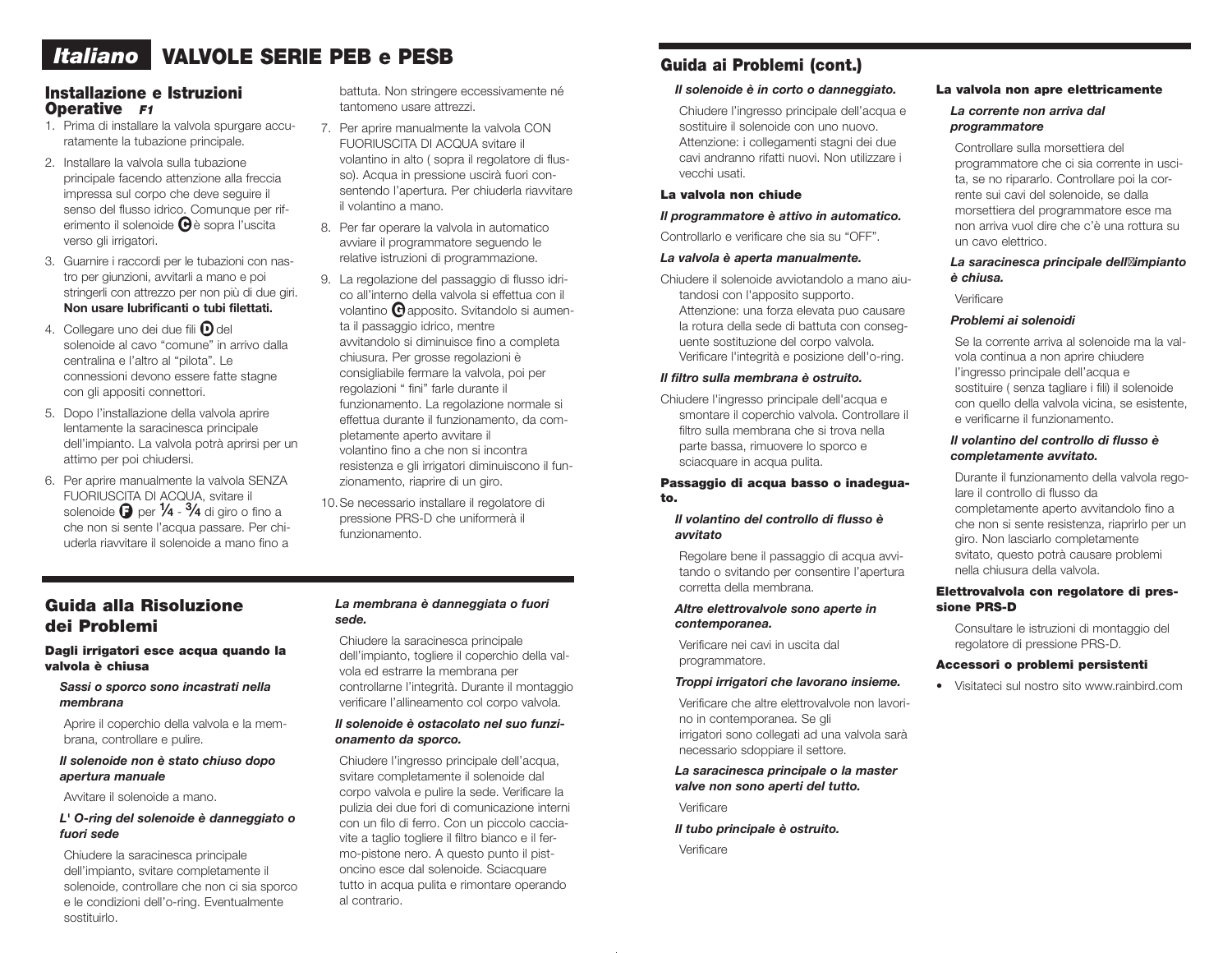# **Français** Electrovanne PEB & PESB

## Instructions d'Installation et d'Utilisation *Cf F1*

- 1. Purger soigneusement la canalisation principale avant d'installer les vannes.
- 2. Installer la vanne sur la canalisation principale. S'assurer que l'entrée est connectée à la canalisation principale et la sortie à la canalisation secondaire. Repérer la flèche sur la vanne indiquant le sens de passage de l'eau. Le solénoïde doit être positionné coté aval de la vanne.
- 3. Enrouler du Téflon en ruban sur toute la longueur du filetage des raccords (2 tours). Ne pas utiliser de produits d'étanchéité en tube. Visser les raccords sur la sortie puis sur l'entrée de la vanne. Serrer fortement à la main. A partir du moment ou le serrage devient difficile, ne pas faire plus de deux tours supplémentaires.
- 4. Connecter un des fils du solénoïde de la vanne au câble commun du programmateur et l'autre fil au câble de commande de la station correspondant. Utiliser des connexions résistantes à l'humidité : type "DBM", ou si besoin résistantes à l'immersion : type "DBY".
- 5. Après avoir installé les vannes, ouvrir lentement l'arrivée d'eau. Les vannes laisseront s'écouler de l'eau quelques instants puis se fermeront.
- 6. Pour ouvrir la vanne en utilisant la fuite manuelle **interne**, dévisser, à la main, le solénoïde d'1⁄4 á <sup>3</sup>/4

de tour, ou jusqu'à ce que vous entendiez l'eau passer à travers la vanne. Pour fermer la vanne, visser le solénoïde d' $\frac{1}{4}$  á  $\frac{3}{4}$  de tour. La vanne se ferme quelques instants après avoir replacé le solénoïde en position "OFF".

- 7. Ne pas utiliser d'outil pour actionner le solénoïde. Les indications "ON" et "OFF" situées sur le solénoïde ne concernent que l'ouverture et la fermeture manuelle.
- 8. Pour ouvrir la vanne en utilisant la fuite manuelle externe dévisser le vis de purge située au sommet de la vanne. De l'eau va fuir afin de faire baisser la pression exercée sur la membrane et
- 9. Pour ouvrir automatiquement la vanne, se reporter à la notice du programmateur.
- 10. Pour limiter manuellement le débit passant à travers la vanne, utiliser la poignée de réglage située sur le dessus du chapeau. Pour limiter le débit : tourner cette poignée dans le sens des aiguilles d'une montre. Pour laisser un passage d'eau maximum, tourner dans le sens inverse des aiguilles d'une montre (position par défaut). Dans les cas où la vanne est utilisée en dessous du débit ou de la pression minimum, ce réglage permet d'optimiser le fonctionnement de la vanne. Voir \* Réglage du contrôle de débit
- 11. Si besoin installer un régulateur de Pression Rain Bird PRS-Dial.

## Guide de Dépannage

#### Fuite à travers une vanne fermée

#### *Le solénoïde ne ferme pas complètement*

Le tourner dans le sens des aiguilles d'une montre. Attention : un serrage excessif risque d'endommager le solénoïde, serrer à la main et modérément.

#### *Le joint torique du solénoïde est endommagé ou n'est plus en place*

Couper l'eau, contrôler le joint, le remettre en place ou le changer si nécessaire.

#### *Des saletés perturbent le fonctionnement du solénoïde*

Couper l'eau, dévisser le solénoïde, nettoyer à l'eau claire le solénoïde et la parie du chapeau dans laquelle il est vissé. Pour nettoyer l'intérieur du solénoïde, enlever la bague blanche située à la base de celui-ci à l'aide d'un petit tournevis plat puis enlever le plongeur et son ressort. Rincer le tout avec de l'eau

claire. Remettre le ressort, le plongeur et la bague blanche en place, puis visser le solénoïde sur le chapeau.

#### *Solénoïde endommagé*

Couper l'eau, dévisser le solénoïde et le remplacer.

#### *Des débris sont coincés sous la membrane*

Démonter le chapeau pour accéder à la membrane et les enlever.

## *Membrane abîmée ou incorrectement positionnée*

Couper l'eau, enlever le chapeau, vérifier le positionnement de la membrane sur le corps de la vanne, contrôler son état. La remettre en place ou la remplacer si nécessaire. Note: il est normal que de l'eau s'écoule par les arroseurs situés aux points bas d'un réseau (vidange de la canalisation secondaire – il faut équiper ces arroseurs de clapets anti-vidange)

## Guide de Dépannage (cont.)

#### La vanne ne ferme pas

*Le programmateur actionne peut-être la vanne* Contrôler la programmation

#### *La vanne est en position "ON" manuellement*

Tourner le solénoïde dans le sens des aiguilles d'une montre pour le mettre en position manuelle "OFF". Attention : un serrage excessif risque d'endommager le solénoïde, serrer à la main et modérément. Visser correctement la vis de purge si une fuite est observée à ce niveau.

#### *Le filtre de la membrane est bouché*

Couper l'eau, enlever le chapeau, inspecter le filtre situé sous la membrane, le rincer à l'eau claire si besoin

#### *Solénoïde endommagé*

Couper l'eau, dévisser le solénoïde et le remplacer

#### *Pression insuffisante*

La pression minimum pour assurer la fermeture de la vanne est de 1 bar.

#### *Le débit est insuffisant pour faire fonctionner la vanne*

Voir \* Réglage du contrôle de débit

### Débit faible ou inadapté

#### *La poignée de réglage du débit est trop vissée*

Ajuster son réglage, ouvrir en tournant dans le sens inverse des aiguilles d'une montre.

#### *De l'eau est utilisée ailleurs sur le réseau*

Le débit disponible est insuffisant, contrôler.

#### *Le nombre d'arroseurs fonctionnant simultanément est trop important*

Vérifier qu'une seule vanne fonctionne à la fois. Le débit disponible ne permet peut-être que d'alimenter une seule vanne à la fois. Si un seul circuit fonctionne alors il faut peut-être ajouter une électrovanne pour répartir les arroseurs sur un deuxième réseau (réduction du débit requis).

*La vanne maîtresse ou la vanne manuelle générale est peut-être partiellement ouverte* Vérifier

*La canalisation principale est peut-être obstruée* Vérifier

#### La vanne ne s'ouvre pas électriquement

## *Le programmateur ne fournit pas de courant*

Vérifier que le programmateur délivre la tension adéquate. Si ce n'est pas le cas, contrôler le programmateur. Contrôler que le courant arrive bien au solénoïde. Si le programmateur fournit du courant mais que celui-ci n'arrive pas au solénoïde, c'est que le câblage est coupé ou endommagé : trouver le problème et réparer.

#### *La vanne principale est fermée*

La localiser et l'ouvrir.

#### *Problème de solénoïde*

Si le courant arrive au solénoïde, mais que celui-ci n'ouvre pas la vanne, couper l'eau. Sans débrancher les fils, échanger le solénoïde en question avec celui de la vanne voisine (si possible). Si cet échange permet le fonctionnement de la vanne remplacer le solénoïde en question.

#### *La poignée de contrôle de débit est vissée à fond*

Tourner la poignée (sens inverse des aiguilles d'une montre) jusqu'à ce que l'eau passe. Ne pas dévisser à fond. Réglage du contrôle de débit : Se fait lorsque la vanne est ouverte en automatique et que la poignée est dévissée à fond. Tourner cette poignée dans le sens des aiguilles d'une montre jusqu'à ce qu'une résistance soit sensible puis faire un tour dans le sens contraire. Laisser la poignée dans cette position, c'est la position idéale pour le fonctionnement de la vanne.

#### Vanne équipée d'un module de régulation de pression PRS-Dial

Voir la notice du module de régulation.

#### Accessoires

Connexions pour câbles électriques basse tension : résistantes à l'humidité type "DBM", à l'immersion : type "DBY"

Câble électrique basse tension (inf. à 30V.) : multiconducteur, 3, 5, 7, 9 ou 13 brins de  $0.8 \text{ mm}^2$ repérés par couleur

Régulateur de pression PRS-Dial : assure la régulation en dynamique de la pression en aval de l'électrovanne. S'intercale entre le chapeau et le solénoïde la vanne REB. Régulation de la pression entre 1.0 et 6.9 bars. Débit minimum :  $4.5 \text{ m}^3/h$ .

Regards HDPE ou Polypro : permettent un accès facile aux électrovannes situées sur le terrain. De forme circulaire ou rectangulaire.

#### Questions techniques:

• Visitez notre site www.rainbird.com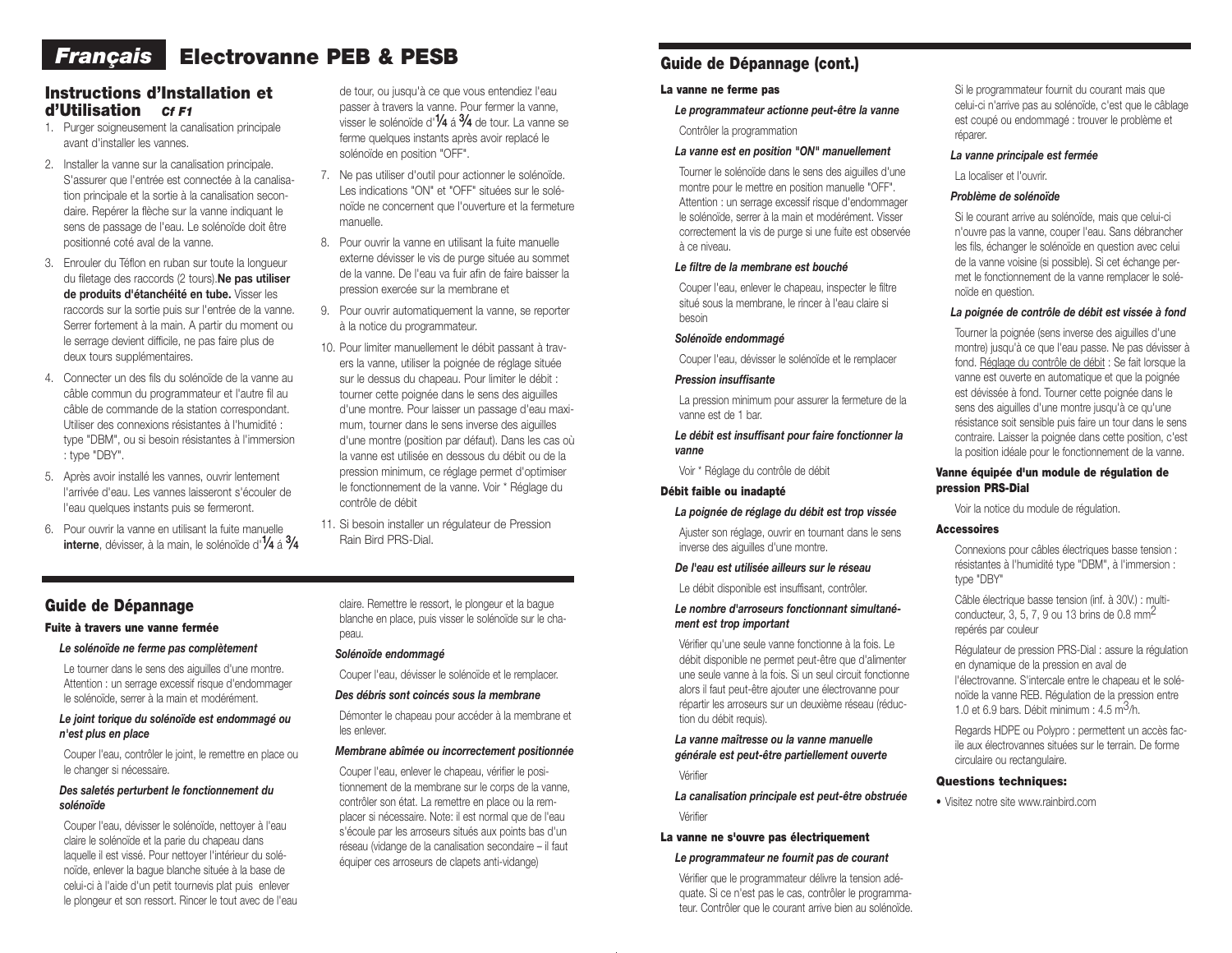# *Deutsch* Elektromagnetventile PEB und PESB

## Installations- und Bedienungsanleitung *Siehe F1*

- 1. Spülen Sie sorgfältig die Hauptleitung durch, bevor Sie die Ventile installieren.
- 2. Installieren Sie das Ventil in der Hauptleitung. Die Eingangsseite <a>
M</a>
muss an die Hauptleitung angeschlossen sein und die Ausgangsseite <sup>B</sup>an die Nebenleitung. Beachten Sie den Pfeil auf dem Ventil, der die Fließrichtung des Wassers anzeigt. Die Magnetspule  $\Theta$  muss ausgangsseitig liegen.
- 3. Wickeln Sie Teflonband zweimal über die volle Länge des Eingangs- und Ausgangsgewindes der Rohre. Verwenden Sie auf gar keinen Fall Klebemittel. Schrauben Sie das Rohrfitting an den eingangsseitigen Anschluss des Ventils und ziehen es mit der Hand fest. Dann schrauben Sie das Rohrfitting an die Ausgangsseite des Ventils mit der Hand fest.
- 4. Verbinden Sie ein Kabel der Magnetspule  $\mathbf D$  mit dem Nulleiter des Steuergerätes und das andere mit dem Stromkabel des Steuergerätes. Verwenden Sie dazu nur wasserdichte Kabelverbinder.
- 5. Nachdem Sie alle Ventile installiert haben, öffnen Sie langsam die Wasserzufuhr. Aus den Ventilen kann einen Moment lang Wasser austreten, dann schließen sie.
- 6. Um das Ventil manuell zur internen Entlastung zu aktivieren, drehen Sie den Griff **+ der Magnetspule** mit der Hand um eine viertel bis dreiviertel Drehung gegen die Uhrzeigerrichtung, bis Sie das Wasser durch das Ventil fließen hören. Um das Ventil zu schließen, drehen Sie die Magnetspule in

Uhrzeigerrichtung wieder um die gleiche Drehung zu und warten einen Moment, bis das Ventil schließt. Drehen Sie die Magnetspule nur mit normaler Kraft mit der Hand zu, um das Ventil zu schließen.

- 7. Um das Ventil manuell zur externen Entlastung zu aktivieren, drehen Sie die Entlastungsschraube  $\bigoplus$ oben auf dem Ventil gegen die Uhrzeigerrichtung. Das Wasser läuft nach außen in den Ventilkasten, nimmt dadurch den Druck von der Membrane und das Ventil öffnet. Durch Zudrehen der Entlastungsschraube in Uhrzeigerrichtung dichtet der O-Ring wieder ab und das Ventil schließt sofort.
- 8. Zum automatischen Betrieb des Ventils programmieren Sie das Steuergerät entsprechend der Betriebsanleitung.
- 9. Um die Durchflussmenge des Wassers durch das Ventil einzustellen, betätigen Sie den Knauf  $\Theta$  zur Durchflussregulierung. Drehen gegen die Uhrzeigerrichtung erhöht den Durchfluss, in Uhrzeigerrichtung verringert ihn. Wenn Sie den Durchfluss stark erhöhen oder verringern möchten, schließen Sie das Ventil und zur Feineinstellung öffnen Sie es wieder. Wenn Sie den Durchfluss nicht unbedingt verringern, sondern ihn allgemein einstellen wollen, ist es praktisch, den Knauf zur Durchflussregulierung (von der voll geöffneten Position) in Uhrzeigerrichtung zu drehen, bis Sie einen Widerstand fühlen.
- 10. Falls erforderlich, installieren Sie eine Rain Bird Druckregulierungseinheit PRS-D entsprechend der Anleitung.

## Fehlersuche/Fehlerbehebung

#### Aus dem Regner tritt Wasser aus, wenn das Ventil geschlossen ist.

#### *Die Membrane ist verschmutzt.*

Nehmen Sie den Ventildeckel ab, die Membrane heraus und entfernen den Schmutz.

#### *Die Spule ist nach manuellem Betrieb nicht ganz geschlossen.*

Drehen Sie die Spule in Uhrzeigerrichtung komplett zu.

## *Der O-Ring der Magnetspule ist beschädigt oder verdreht.*

Stellen Sie das Wasser ab, schrauben die Magnetspule durch Drehen gegen die Uhrzeigerrichtung ab und überprüfen den O-Ring. Ersetzen Sie ihn, oder legen ihn nach dem Reinigen wieder ein.

#### *Die Membrane ist beschädigt oder sitzt nicht richtig.*

Stellen Sie das Wasser ab und entfernen den Ventildeckel. Überprüfen Sie, ob die Membrane entsprechend den Positionsmarkierungen richtig sitzt. Kontrollieren Sie die Membrane auch auf Knicke oder Beschädigungen und setzen Sie sie dann richtig ein oder ersetzen sie.

#### *Schmutz beeinträchtigt die störungsfreie Funktion der Magnetspule.*

Stellen Sie das Wasser ab und schrauben die Magnetspule gegen die Uhrzeigerrichtung ab. Reinigen Sie den Sitz der Magnetspule und den unteren Teil der Spule mit sauberem Wasser. Zur Innenreinigung entfernen Sie die braune Halterung mit einem kleinen flachen Schraubendreher. Nehmen Sie den Plunger und die Feder heraus und reinigen Sie sie ebenfalls mit klarem Wasser. Dann setzen Sie alles wieder zusammen und schrauben die Magnetspule durch Drehen in Uhrzeigerrichtung auf den Ventildeckel.

# Fehlersuche/Fehlerbehebung (Forts.)

#### *Die Magnetspule hat einen Kurzschluss oder ist beschädigt.*

Stellen Sie das Wasser ab, schrauben die Magnetspule gegen die Uhrzeigerrichtung ab und ersetzen sie durch eine neue.

## Das Wasser stellt sich nicht ab.

#### *Das Steuergerät aktiviert das Ventil automatisch.*

Überprüfen Sie, ob das Steuergerät abgeschaltet hat.

## *Das Ventil ist in manueller Position ON (Ein).*

Drehen Sie die Magnetspule vorsichtig mit der Hand in Uhrzeigerrichtung auf die Position OFF (Aus). Drehen Sie nicht zu fest, sonst könnte der Sitz der Magnetspule beschädigt werden. Wenn Wasser austritt, drehen Sie die Entlastungsschraube oben auf dem Ventil noch einmal richtig zu. Überprüfen Sie den O-Ring auf Beschädigungen.

## *Der Filter an der Membrane ist verschmutzt.*

Stellen Sie das Wasser ab und nehmen den Ventildeckel ab. Überprüfen Sie den Filter unten an der Membrane, entfernen den Schmutz und spülen ihn in sauberem Wasser. Setzen Sie die Membrane wieder ein und den Ventildeckel wieder auf das Gehäuse.

#### *Die Magnetspule hat einen Kurzschluss oder ist beschädigt.*

Stellen Sie das Wasser ab, schrauben die Magnetspule gegen die Uhrzeigerrichtung ab und ersetzen sie durch eine neue.

## Niedriger oder ungenügender Durchfluss

#### *Der Knauf zur Durchflussregulierung ist ganz zugedreht.*

Drehen Sie den Knauf zur Durchflussregulierung gegen die Uhrzeigerrichtung auf, damit die Membrane weiter öffnen kann.

#### *Auf der Anlage wird gerade zu viel Wasser verbraucht (vermindert den Druck).*

Überprüfen Sie den erforderlichen Wasserverbrauch auf allen Flächen, für die die gleiche Wasserzapfstelle verwendet wird.

#### *Zu viele Regner laufen gleichzeitig.*

Überprüfen Sie, dass das Steuergerät nur ein Ventil zur Zeit aktiviert. Die Hydraulik des Systems gestattet eventuell nur den Betrieb eines Ventils auf einmal. Wenn Sie feststellen, dass alle Regner auf einer Leitung positioniert sind, kann ein zusätzliches Ventil erforderlich sein, um die optimale Durchflussmenge zu erreichen.

## *Absperrschieber oder Hauptventil sind nicht ganz geöffnet.*

Öffnen Sie den Absperrschieber oder das Hauptventil ganz.

## *Die Hauptleitung ist verstopft.*

Entfernen Sie die Blockierung.

#### Das Ventil ist elektrisch nicht zu aktivieren.

#### *Das Steuergerät hat keine elektrische Verbindung zum Ventil.*

Überprüfen Sie das Steuergerät daraufhin; wenn kein Strom am Steuergerät vorhanden ist, beheben Sie den Fehler. Überprüfen Sie die Magnetspule, ob sie Strom empfängt. Wenn vom Steuergerät ein Stromimpuls herausgeht, die Magnetspule aber keinen bekommt, so ist das Stromkabel beschädigt oder gebrochen. Reparieren Sie es.

## *Die Hauptwasserleitung ist abgestellt.*

Öffnen Sie den Hauptabsperrschieber oder das Hauptventil.

## *Problem mit der Magnetspule.*

Wenn an der Magnetspule Strom ankommt, das Ventil jedoch nicht arbeitet, stellen Sie das Wasser ab. Nehmen Sie die Magnetspule des nächsten Ventils (falls vorhanden), ohne Kabel abzuklemmen. Wenn das Ventil durch die andere Magnetspule aktiviert wird, ersetzen Sie die defekte Magnetspule. Wenn es mit der anderen Magnetspule auch nicht aktiviert wird, fahren Sie mit der Fehlersuche fort.

#### *Der Knauf zur Durchflussregulierung ist ganz zugedreht.*

Drehen Sie den Knauf gegen die Uhrzeigerrichtung auf, bis Wasser durch das Ventil fließt, aber lassen Sie ihn nicht voll aufgedreht. Während das Wasser durch das Ventil fließt, drehen Sie den Knauf (aus der voll geöffneten Position) in Uhrzeigerrichtung, bis Sie einen Widerstand fühlen. Dann drehen Sie den Knauf gegen die Uhrzeigerrichtung um eine Umdrehung zu; in dieser Position arbeitet das Ventil am effektivsten.

#### Ventil mit Druckregulierungseinheit PRS-D.

Suchen Sie in der Bedienungsanleitung für die Druckregulierungseinheit PRS-D nach weiteren Informationen zur Fehlerbehebung.

#### Technische Fragen

• Besuchen Sie uns im Internet: www.rainbird.com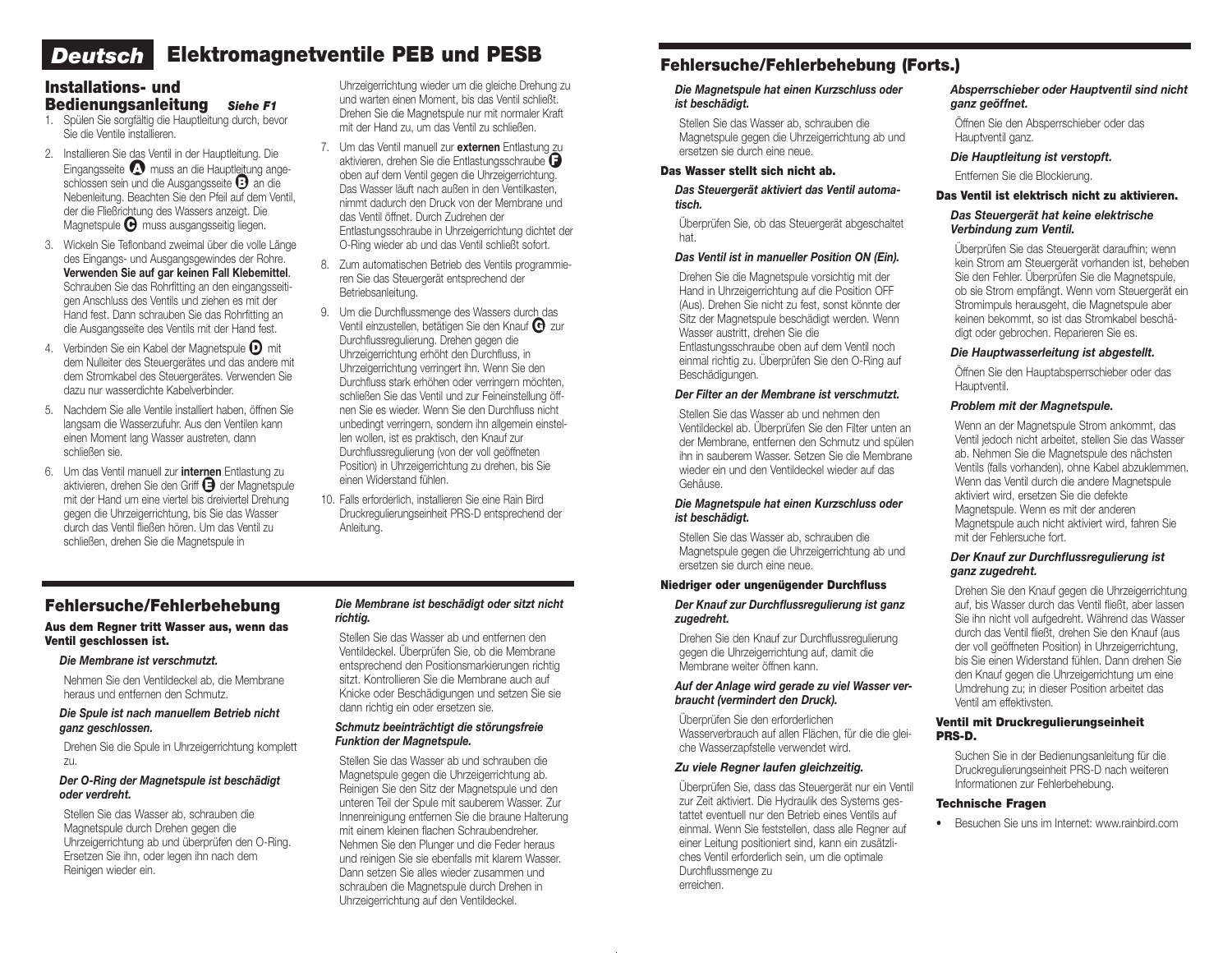# *Nederlands* PEB & PESB Klep

## Installatie & Bediening *Kijk bij F1.*

- 1. Spoel voor het installeren van de kleppen de hoofdleiding grondig door.
- 2. Installeer de klep op de hoofdleiding. Zorg ervoor dat de ingang  $\Omega$  van de klep aan de kant van de hoofdleiding zit en de uitgang <sup>1</sup> aan de kant van de zijleiding. De pijl bovenop de klep geeft de richting van de waterstroom aan. De magneetspoel  $\Theta$  dient zich aan de benedenstroomse kant van de klep te bevinden.
- 3. Windt tweemaal "Teflon Tape" om de volle lengte van de schroefdraad van de inlaat en uitlaat. Gebruik geen pasta of smeermiddel. Draai de inlaatbuis met hulpstuk met de hand in de ingang van de klep vast. Draai de uitlaatbuis met hulpstuk met de hand in de uitgang van de klep vast. Draai deze niet meer dan tweemaal rond na handvast.
- 4. Verbindt een draad  $\bullet$  van de magneetspoel met de gemeenschappelijke draad van de automaat en de andere met de stationsdraad. Gebruik hiervoor alleen waterdichte verbinders.
- 5. Draai wanneer de klep eenmaal geinstalleerd is de watertoevoer langzaam open. De kleppen kunnen even water doorlaten maar sluiten zich dan.
- 6. Om de klep handmatig te activeren met de interne ontsluiting, draait u de hendel  $\bigoplus$  op de magneetspoel 1/4 tot 3/4 draai tegen de klok in of tot u water door de klep hoort stromen. Om de

klep te sluiten draait u de magneetspoel  $\%$  tot  $\frac{3}{4}$ draai met de klok mee en wacht een moment tot de klep zich sluit. Draai de magneetspoel alleen met handkracht dicht om de klep te sluiten.

- 7. Om de klep handmatig te activeren met de externe ontsluiting, draait u de ontsluitingsschroef **□** bovenop de klep tegen de klok in. Water zal buiten langs de klep in de kleppendoos lekken om de druk boven het membraan weg te nemen en de klep te openen. Door de onsluitingsschrroep met de klok mee te draaien verzegelt u de o-ring en zal de klep in korte tijd sluiten.
- 8. Voor automatische bediening van de klep dient u de automaat aan te zetten volgens de instructies van de desbetreffende automaat.
- 9. Gebruik de waterdoorvoerhendel  $\bigodot$  om de hoeveelheid water die door de klep stroomt aan te passen. Tegen de klok indraaien doet de watertoevoer toenemen, met de klok meedraaien geeft een afname. Sluit de klep voor het maken van grovere afstellingen, activeer deze vervolgens voor het fijnafstellen. Een goede manier van afstellen, wanneer u niet de doorvoer probeert te beperken, is door de waterdoorvoerhendel van volledig open met de klok mee te draaien tot u een weerstand voelt.
- 10. Installeer indien nodig een Rain Bird drukregelaar PRS-D volgens de instructies.

# Gids voor Probleemoplossing

#### Er komt water uit de sproeiers terwijl de klep afgesloten is.

#### *Er zit vuil op de zetel van het membraan.*

Verwijder de bovenkant en het membraan om het vuil te verwijderen.

#### *De magneetspoel is niet volledig dichtgedraaid na handmatig bedienen.*

Draai de hendel op de magneetspoel met de klok mee tot deze dichtzit.

#### *De afdichtring van de magneetspoel is beschadigd of verdraaid.*

Sluit de watertoevoer af en draai de magneetspoel los tegen de klok in en inspecteer de afdichtring. Verwijder eventueel vuil en breng de afdichtring weer op zijn plaats of vervang deze indien nodig.

#### *Het membraan is beschadigd of zit niet recht.*

Sluit de watertoevoer af en verwijder de bovenkant van de klep. Kijk of het membraan goed recht zit op het huis van de klep en de of de uitsteeksels goed op hun plaats zitten. Kijk het membraan na op beschadigingen en breng het dan op zijn plaats of vervang indien nodig.

#### *Vuil verhindert goed functioneren van de magneetspoel.*

Sluit de watertoevoer af en draai de magneetspoel los tegen de klok in om deze te verwijderen. Spoel de zitplaats van de magneetspoel in het bovendeel van de klep schoon met helder water. Spoel de onderkant van de magneetspoel schoon met helder water. Verwijder om de binnenkant schoon te maken de bruine vasthouder met een kleine platte schroevendraaier. Verwijder de zuiger en de veer en spoel deze af met

# Gids voor Probleemoplossing (cont.)

schoon water. Breng de zuiger, veer en vasthouder weer terug op de magneetspoel. Draai de magneetspoel weer vast op het bovendeel van de klep.

#### *Magneetspoel is kortgesloten of beschadigd.*

Sluit de watertoevoer af en verwijder de magneetspoel. Vervang de magneetspoel.

#### Klep sluit niet.

#### *Automaat stuurt klep wellicht automatisch aan.*

Kijk automaat na en verzeker u ervan dat deze uit staat.

#### *Klep staat in de handmatige "ON" standpositie.*

Draai de magneetspoel vingervast met de klok mee in de "OFF" positie. VOORZICHTIG: Te vast aandraaien kan resulteren in beschadiging van het zitvlak van de magneetspoel. Draai de ontsluitingsschroef bovenop de klep weer vast in geval lekkage te zien is. Verzeker u ervan dat de afdichtring niet beschadigd is.

#### *Het filter in het diafragma zit dicht.*

Sluit de watertoevoer af en verwijder de bovenkant van de klep. Inspecteer het membraanfilter aan de onderkant van het membraan. Verwijder vuil, spoel het filter af met schoon water en breng het membraan en het bovendeel van de klep weer op zijn plaats.

#### *Magneetspoel is kortgesloten of beschadigd.*

Sluit de watertoevoer af en verwijder de magneetspoel. Vervang de magneetspoel.

#### Lage of onvoldoende doorstroming.

#### *Debietregelingshendel is naar beneden gedraaid*

Draai deze tegen de richting van de klok in los om het membraan verder te laten openen.

#### *Waterdruk is niet voldoende.*

Kijk de waterbehoefte van alle secties met dezelfde watertoevoer na.

#### *Er staan teveel sproeiers tegelijk aan.*

Kijk of de automaat slechts een klep tegelijk aanstuurt. Het hydraulische systeem is wellicht berekend op slechts een klep tegelijk aktief. Als alle sproeiers op een leiding zitten is het wellicht nodig een tweede klep te monteren om het debiet omlaag te brengen.

#### *Hoofdklep staat niet goed open.*

Zoek deze op en open deze volledig.

#### *Obstructie in de hoofdleiding.*

Zoek de obstructie en verwijder deze.

#### Klep wordt niet elektrisch aangestuurd.

#### *Geen stroomtoevoer naar de klep.*

Kijk de automaat na op stroomtoevoer naar de klep. Als er geen stroom is repareer dan de automaat. Kijk of er stroom is bij de klep. Als er bij de automaat wel stroom is maar bij de klep niet dan is een stroomdraad gebroken of beschadigd. Isoleer de breuk en repareer deze.

### *Hoofdklep staat dicht.*

Zoek deze op en open deze.

#### *Probleem met de magneetspoel.*

Als er wel stroomtoevoer is bij de klep maar deze werkt niet sluit dan de watertoevoer af. Wissel vervolgens zonder de draden los te maken magneetspoelen met de volgende klep (indien hiernaast aanwezig) Als deze andere magneetspoel de klep wel opent vervang dan de magneetspoel. Is dit niet het geval gan dan door met probleemoplossen.

#### *Debietregelingshendel is naar beneden gedraaid*

Draai deze tegen de richting van de klok in tot water door de klep stroomt., maar laat deze niet volledig open staan. Draai, terwijl water door de klep stroomt de debietregelingshendel vanuit de volledig omhoog positie met de klok mee tot een weerstand voelbaar is. Draai de hendel dan een draai tegen de klok in, de klep werkt beter met de hendel in deze positie.

#### Klep met PRS-D drukregelingsmodule.

Raadpleeg de PRS-D handleiding voor meer informatie.

#### Technische vragen

• U kunt ons altijd bezoeken op www.rainbird.com.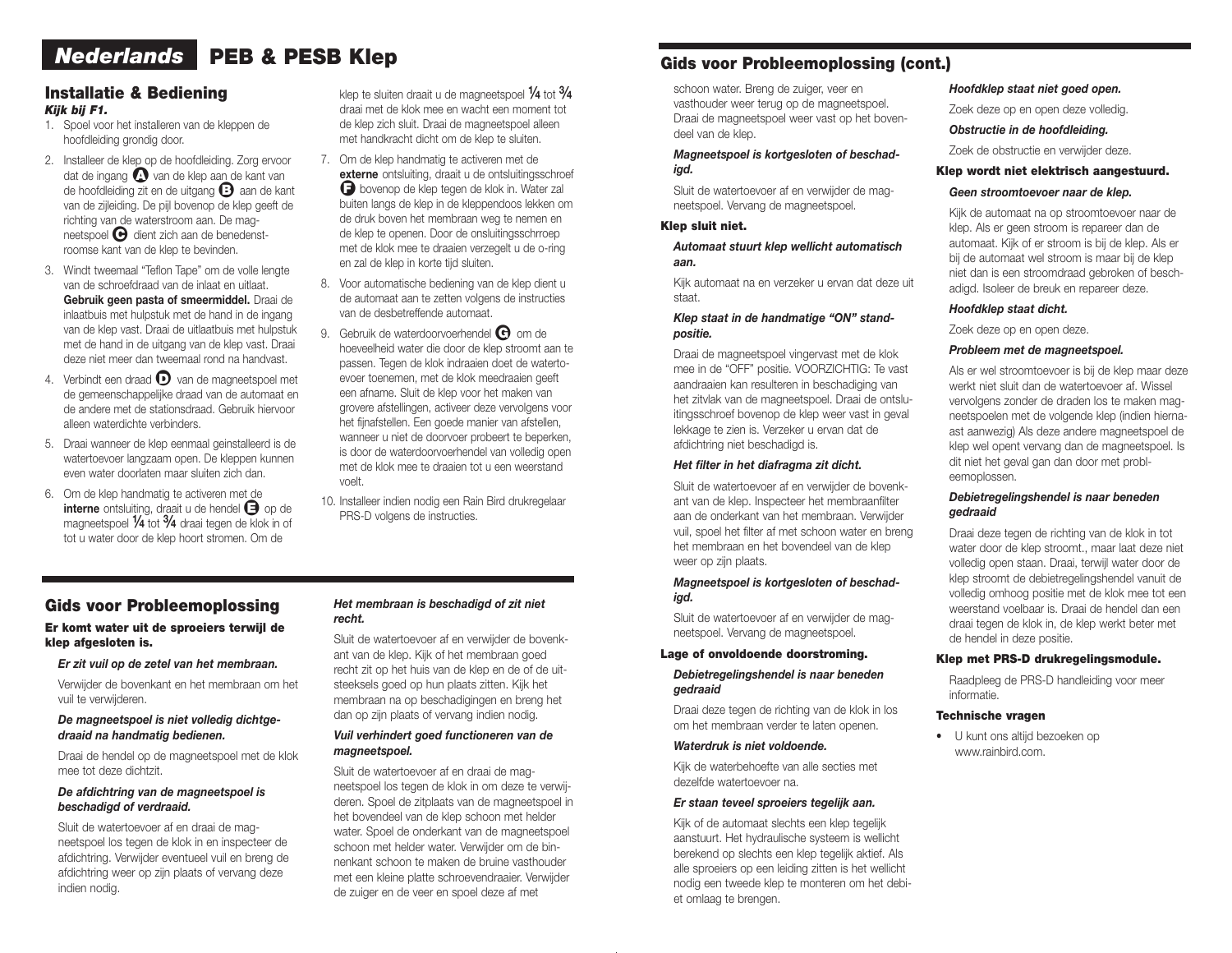# BANA PEB & PESB *E ^^HNIKA*

## **ΟΔΗΓΙΕΣ ΕΓΚΑΤΑΣΤΑΣΗΣ ΚΑΙ ΛΕΙΤΟΥΡΓΙΑΣ Ανατρέξτε στο F1**

- 1. Καθαρίζετε καλά με νερό την κεντρική σωλήνα, πρίν την εγκατάσταση των βανών
- 2. Τοποθετείτε τη βάνα στή κεντρική σωλήνα. Βεβαιωθείτε ότι η είσοδος της βάνας <sup>1</sup> συνδέεται ⊃εραιώσειτε στη εισσσος της βάνας του προσταστική σωλήνα και η έξοδος της βάνας ື່<br>στη κεντρική σωλήνα και η έξοδος της βάνας ືື່<br>συνδέεται στη πλευρική σωλήνα. Προξέξτε το τόξο στη βάνα που δείχνει την κατεύθυνση της ροής του<br>νερού. Το πηνίο ❤ θα πρέπει να βρίσκεται πρός τη κατεύθυνση του ρεύματος της βάνας.
- 3. Χρησιμοποιήστε δύο περιτυλίγματα ταινίας τεφλόν, καθ'όλο το μήκος στις βόλτες της εισόδου και εξόδου της σωλήνας. Μη χρησιμοποιείτε νήμα σωλήνας ή αλειφή χημικής ένωσης. Βιδώνετε την είσοδο της σωλήνας στο κύκλωμα εισόδου της βάνας και το σφίγγετε. Βιδώνετε την έξοδο της σωλήνας στο κύκλωμα εξόδου της βάνας και το σφίγγετε. Μην υπερβείτε τις δύο στροφές, πέραν του σφιξίματος με το χέρι.
- 4. Συνδέετε το ένα καλώδιο πηνίου <sup>1</sup> στο κοινό καλώδιο του προγραμματιστή και το άλλο στο καλώδιο ρεύματος του προγραμματιστή. Χρησιμοποιείστε μόνο υδατοστεγείς συνδετήρες καλωδίων.
- 5. Μετά την εγκατάσταση των βανών, ανοίγετε αργά τη παροχή νερού στο σημείο σύνδεσης. Οι βάνες μπορεί να τρέξουν νερό προσωρινά και μετά θα κλείσουν.
- 6. Για να ενεργοποιήσετε τη βάνα χρησιμοποιώντας τη δυνατότητα της βάνας με την εσωτερική χειροκίνητη ροή, περι<u>σ</u>τρέφετε κατά ¼ έως ¾ το χερούλι του πηνίου <sup>1</sup> προς την αντίθετη κατεύθυνση της κίνησης του ρολογιού ή μέχρι να ακούσετε το νερό να τρέχει στη βάνα. Για να κλείσετε τη βάνα,

περιστρέφετε <sup>1</sup> /4 έως <sup>3</sup> /4 το χερούλι του πηνίου προς τη κατεύθυνση της κίνησης του ρολογιού και περιμένετε ένα λεπτό για τη βάνα να κλείσει. Για να κλείσετε τη βάνα, βιδώνετε το πηνίο μόνο με το χέρι.

- 7. Για να ενεργοποιήσετε τη βάνα χρησιμοποιώντας τη δυνατότητα της βάνας με την εξωτερική χειροκίνητη ροή, περιστρέφετε το χερούλι στο πάνω μέρος της βάνας <sup>1</sup> προς την αντίθετη κατεύθυνση της κίνησης του ρολογιού. Νερό θα τρέξει εξωτερικά πρός το εσωτερικό του φρεατίου, για να μετριάσει τη πίεση του καλύμματος και να ανοίξει τη βάνα. Περιστρέφοντας το χερούλι στο πάνω μέρος προς τη κατεύθυνση της κίνησης του ρολογιού θα σφραγίσει τον δακτύλιο (O-ring) και η βάνα θα κλείσει σε λίγα λεπτά.
- 8. Για την αυτόματη λειτουργία της βάνας, θέτετε σε λειτουργία τον προγραμματιστή που έχει συνδεθεί στη βάνα, σύμφωνα με τις οδηγίες λειτουργίας του προγραμματιστή, εφόσον οι προγραμματιστές λειτουργούν διαφορετικά.
- 9. Χρησιμοποιείστε το χερούλι ρύθμισης της παροχής ●<sup>G</sup> για να ρυθμίσετε τη ποσότητα νερού που θα περάσει δια μέσω της βάνας. Η περιστροφές αντίθετα προς την κατεύθυνση κίνησης του ρολογιού αυξάνουν τη παροχή και προς την κατεύθυνση κίνησης του ρολογιού μειώνουν τη παροχή. Κλείνετε τη βάνα πρίν κάνετε μεγάλες ρυθμίσεις παροχής, και μετά ενεργοποιείτε τη βάνα για ρυθμίσεις της παροχής με ακρίβεια. Η καλή ρύθμιση, όταν άσκοπα προσπαθείτε να μειώσετε τη παροχή, είναι να περιστρέψετε το χερούλι της ρύθμισης παροχής (από τη πλήρη άνω θέση του) προς τη κατεύθυνση κίνησης του ρολογιού μέχρι να αισθανθείτε αντίσταση στο χερούλι της ρύθμισης .
- 10. Αν είναι απαραίτητο, τοποθετείστε ρυθμιστή πίεσης της Rain Bird PRS-D σύμφωνα με τις οδηγίες εγκατάστασης.

# **ΟΔΗΓΟΣ ΓΙΑ ΠΙΘΑΝΑ ΠΡΟΒΛΗΜΑΤΑ ΚΑΙ ΤΗΝ ΑΝΤΙΜΕΤΩΠΙΣΗ ΤΟΥΣ**

## **Οι εκτοξευτήρες βγάζουν νερό, όταν η βάνα είναι κλειστή:**

**Χώμα ή θραύσματα έχουν σφηνωθεί στην έδρα του διαφράγματος.** Αφαιρείτε το κάλυμμα και το διάφραγμα για να απομακρύνετε τα θραύσματα.

#### **Το πηνίο δεν είναι εντελώς κλειστό μετά τη χειροκίνητη λειτουργία.**

Περιστρέφετε το χερούλι του πηνίου προς τη κατεύθυνση κίνησης του ρολογιού μέχρι να βιδωθεί εντελώς.

#### **Ο δακτύλιος του πηνίου (Ο-ring) έχει φθορά ή έχει παραμορφωθεί.**

Κλείνετε τη παροχή νερού και περιστρέφετε το πηνίο αντίθετα προς τη κατεύθυνση κίνησης του ρολογιού για να αποκακρύνετε και να ελέγξετε το δακτύλιο. Απομακρύνετε τα θραύσματα ή χώμα, και μετά επαναρυθμίστε ή αντικαταστήστε το δακτύλιο, άν είναι απαραίτητο.

## **Το διάφραγμα έχει κάποια ζημιά ή δεν είναι καταλλήλως ευθυγραμμισμένο**

Κλείνετε τη παροχή νερού και απομακρύνετε το

κάλυμμα. Ελέγχετε την ευθυγράμμιση του διαφράγματος με το σώμα της βάνας και τα σημεία τοποθέτησης. Ελέγχετε το διάφραγμα για σημάδια κτυπημάτων ή για φθορές και μετά, επαναευθυγραμίζετε το διάφραγμα ή το αντικαθιστάτε, άν είναι απαραίτητο.

#### **Το χώμα παρεμποδίζει τη σωστή λειτουργία του πηνίου.**

Κλείνετε τη παροχή νερού και περιστρέφετε το πηνίο πρός την αντίθετη κατεύθυνση της κίνησης του ρολογιού, για να απομακρύνετε και να καθαρίσετε με καθαρό νερό την έδρα του πηνίου στο κάλυμμα. Καταβρέχετε με καθαρό νερό το κάτω μέρος του πηνίου. Για εσωτερικό καθάρισμα, απομακρύνετε το καφέ υποστήριγμα, χρησιμοποιώντας ένα μικρό κατσαβίδι. Απομακρύνετε το έμβολο και το ελατήριο και ξεπλένετε με καθαρό νερό. Επαναφέρετε το έμβολο, το ελατήριο και το υποστήριγμα στο πηνίο. Επαναφέρετε το πηνίο στο κάλυμμα περιστρέφοντας το πηνίο πρός την κατεύθυνση κίνησης του ρολογιού.

#### **Το πηνίο έχει βραχυκύκλωμα ή φθορά.**

Κλείνετε τη παροχή νερού και περιστρέφετε το πηνίο προς την αντίθετη κατεύθυνση κίνησης του ρολογιού, για να το απομακρύνετε. Το αντικαθιστάτε με

# **ΟΔΗΓΟΣ ΓΙΑ ΠΙΘΑΝΑ ΠΡΟΒΛΗΜΑΤΑ ΚΑΙ ΤΗΝ ΑΝΤΙΜΕΤΩΠΙΣΗ ΤΟΥΣ (Συνεχίζεται)**

καινούργιο πηνίο, περιστρέφοντας προς τη κατεύθυνση της κίνησης του ρολογιού.

# **Η παροχή νερού δεν διακόπτεται:**

#### **Ο προγραμματιστής μπορεί να λειτουργεί τη βάνα αυτόματα.**

Ελέγξτε τον προγραμματιστή, για να βεβαιωθείτε ότι είναι κλειστός.

#### **Η βάνα είναι ρυθμισμένη στη θέση χειροκίνητης χρήσης 'ΟΝ'.**

Χρησιμοποιείστε πολύ λίγη πίεση για να περιστρέψετε το πηνίο πρός τη κατεύθυνση κίνησης του ρολογιού στη θέση 'OFF'. ΠΡΟΣΟΧΗ: Αν το σφίξετε πολύ, ριξοκινδυνεύετε τη πιθανότητα να προκαλέσετε ζημιά στην έδρα του πηνίου. Ξαναβιδώνετε τη βίδα εκροής πάνω στη βάνα, άν παρατηρηθεί διαρροή.

#### **Ο προφυλακτήρας του φίλτρου διαφράγματος είναι μπλοκαρισμένο.**

Κλείστε τη παροχή νερού και αφαιρέστε το κάλυμμα. Ελέγχετε το προφυλακτήρα του φίλτρου διαφράγματος που βρίσκεται στο κατώτατο μέρος του διαφράγματος. Απομακρύνετε τα θραύσματα , ξεπλένετε το προφυλακτήρα σε καθαρό νερό και επιστρέφετε το διάφραγμα και το κάλυμμα στο σώμα της βάνας.

#### **Το πηνίο έχει βραχυκυκλωθεί ή φθαρεί.**

Κλείνετε τη παροχή νερού και περιστρέφετε το πηνίο πρός την αντίθετη κατεύθυνση της κίνησης του ρολογιού. Αντικαθιστάτε με καινούργιο πηνίο, περιστρέφοντας προς την κατεύθυνση κίνησης του ρολογιού.

## **Κατάσταση χαμηλής ή ανεπαρκούς παροχής:**

#### **Το χερούλι ρύθμισης της παροχής είναι μειωμένο χαμηλά.**

Ρυθμίστε το χερούλι της ρύθμισης παροχής περιστρέφοντας προς την αντίθετη κατεύθυνση κίνησης του ρολογιού, για να επιτρέψετε στο διάφραγμα να ανοίξει περισσότερο.

#### **Πίεση νερού χρησιμοποιείται σε κάποιο άλλο σημείο της εγκατάστασης.**

Ελέγξτε τις ανάγκες νερού όλων των χώρων που χρησιμοποιούν την ίδια πηγή νερού.

**Πολλοί εκτοξευτήρες λειτουργούν ταυτοχρόνως.** Ελέγξτε να δείτε ότι ο προγραμματιστής λειτουργεί μία βάνα τη φορά. Τα υδραυλικά του συστήματος μπορεί να έχουν δυνατότητα να λειτουργούν μόνο μία βάνα. Αν ανακαλύψετε ότι όλοι οι εκτοξευτήρες βρίσκονται σε ένα κύκλωμα, μία επιπλέον βάνα μπορεί να είναι απαραίτητη για να ικανοποιήσει καλύτερα τα μέγιστα όρια υδραυλικής παροχής.

#### **Η δίοδος του συστήματος ή η κεντρική βάνα δεν είναι εντελώς ανοικτή.**

Προσδιορίζετε την δίοδο ή την κεντρική βάνα και την ανοίγετε.

**Παρεμπόδιση στη κεντρική τροφοδοσία νερού.** Απομονώνετε την παρεμπόδιση και την απομακρύνετε.

## **Η βάνα δεν τίθεται σε λειτουργία ηλεκτρολογικά:**

**Ο προγραμματιστής δεν δίνει ρεύμα στη βάνα.** Ελέγξτε το προγραμματιστή για να δείτε άν δίνει ρεύμα στη βάνα. Αν δεν διαπιστώνεται να υπάρχει ρεύμα στο προγραμματιστή, τότε χρειάζεται επισκευή ο προγραμματιστής. Ελέγχετε άν εισέρχεται ρεύμα στο πηνίο της βάνας. Αν διαπιστώνεται ότι ρεύμα εξέρχεται από τον προγραμματιστή, αλλά δεν διαπιστώνεται να εισέρχεται στο πηνίο, τότε κάποιο καλώδιο παροχής ρεύματος είναι κομμένο ή έχει φθαρεί. Το απομονώνετε και το επισκευάζετε.

**Η κεντρική τροφοδοσία νερού είναι κλειστή.** Προσδιορίζετε τη κύρια δίοδο ή τη κεντρική βάνα και την ανοίγετε.

#### **Πρόβλημα με το πηνίο.**

Αν διαπιστώνεται η είσοδος ρεύματος στο πηνίο, αλλά η βάνα ακόμη δεν λειτουργεί, τότε κλείνετε τη τροφοδοσία νερού. Χωρίς να κόψετε καλώδια, ανταλλάξτε τα πηνία με της επόμενης βάνας (άν υπάρχει ). Αν το άλλο πηνίο λειτουργεί τη βάνα, αντικαταστείστε το πηνίο. Αν το άλλο πηνίο δεν λειτουργεί τη βάνα, συνεχίζετε την ανεύρεση του προβλήματος.

#### **Το χερούλι ρύθμισης παροχής νερού έχει περιστραφεί εντελώς κάτω.**

Ρυθμίζετε το χερούλι ρύθμισης της παροχής, περιστρέφοντάς το προς την αντίθετη κατέυθυνση της κίνησης των δεικτών του ρολογιού, μέχρι το νερό να τρέξει στη βάνα, αλλά μην αφήνετε το χερούλι στην εντελώς πάνω θέση του. Ενώ το νερό θα τρέχει μέσα στη βάνα, περιστρέφετε το χερούλι ρύθμισης της παροχής (από την άνω πλήρη θέση του) προς τη κατεύθυνση της κίνησης των δεικτών του ρολογιού, μέχρι να αισθανθείτε αντίσταση στο χερούλι της ρύθμισης της παροχής. Μετά, περιστρέφετε το χερούλι της ρύθμισης της παροχής μία πλήρη στροφή προς την αντίθετη κατεύθυνση της κίνησης των δεικτών του ρολογιού, όπως η βάνα θα λειτουργήσει ποιό αποτελεσματικά με το χερούλι της ρύθμισης της παροχής στη θέση αυτή.

## **Βάνα με ρυθμιστή πίεσης PRS-D**

Συμβουλευτείτε τις οδηγίες χρήσης του ρυθμιστή πίεσης για επιπλέον πληροφορίες εντοπισμού προβλημάτων

# **Τεχνικές Ερωτήσεις:**

• Επισκεφθείτε: www.rainbird.com